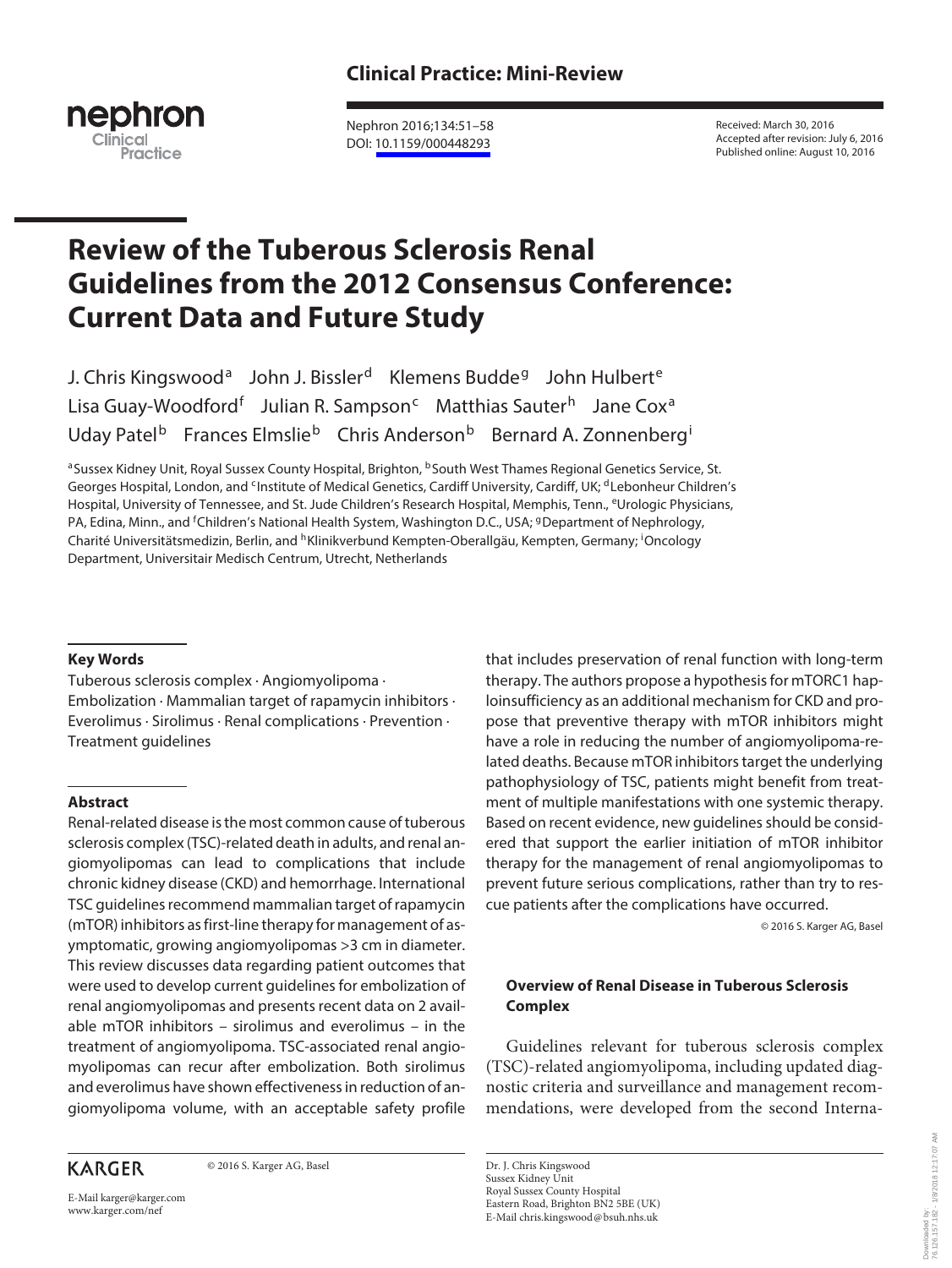**Table 1.** Kidney-related surveillance and management recommendations of the International Tuberous Sclerosis Complex Consensus Group [2]

| Newly diagnosed or suspected TSC                                                                                                                                                                                                   | Diagnosed with definite or possible TSC                                                                                                                                                                               |  |
|------------------------------------------------------------------------------------------------------------------------------------------------------------------------------------------------------------------------------------|-----------------------------------------------------------------------------------------------------------------------------------------------------------------------------------------------------------------------|--|
| Surveillance of kidneys<br>Obtain MRI of the abdomen to assess for the presence of<br>angiomyolipoma and renal cysts<br>Screen for hypertension by obtaining accurate blood pressure<br>Evaluate renal function by determining GFR | Obtain MRI of the abdomen to assess angiomyolipoma<br>progression and renal cystic disease<br>(every 1-3 years for life)<br>Assess renal function (GFR and blood pressure) at least annually                          |  |
| Clinical presentation                                                                                                                                                                                                              | Recommendation                                                                                                                                                                                                        |  |
| Management recommendations for renal angiomyolipoma<br>Angiomyolipoma with acute hemorrhage                                                                                                                                        | Embolization (followed by corticosteroids for 7 days to mitigate<br>post-embolization syndrome) [3]. Embolization should be as<br>selective as technically feasible to preserve renal parenchyma<br>Avoid nephrectomy |  |
| Asymptomatic, growing angiomyolipoma >3 cm in diameter                                                                                                                                                                             | First-line: mTOR inhibitor<br>Second-line: selective embolization or kidney-sparing resection                                                                                                                         |  |

tional TSC Consensus Conference in Washington, D.C., USA [1, 2], in which 79 experts from 14 countries participated. Table 1 summarizes the surveillance and management recommendations relevant to the kidney. The nephrology subcommittee recommended the use of mammalian target of rapamycin (mTOR) inhibitors for first-line therapy for management of asymptomatic, growing angiomyolipomas >3 cm in diameter [1, 2] . These guidelines were based on a search of PubMed and Scopus databases performed on March 12, 2012, for the consensus guidelines [2] and of the OVID database from 2000 to 2014. This review is based on those and subsequent relevant published papers.

 The renal presentation of TSC most often encompasses renal cysts, angiomyolipoma, impaired kidney function and, more rarely, renal cell carcinoma (RCC) [4, 5] . Cysts occur in approximately 30–45% of patients with TSC and may be associated with kidney failure and hypertension [5]. The *TSC2* and *PKD1* contiguous gene-deletion syndrome affects approximately 1 in 20 patients with TSC. People with this syndrome have deletions involving both the *TSC2* and the *PKD1* genes [6]; in these patients, cystic disease is severe and commonly associated with early renal failure. Angiomyolipomas are benign tumors composed of blood vessels, smooth muscle-like cells, and adiposelike tissue [1]. They are rarely reported extrarenally but occur in the kidneys in up to 80% of patients with TSC and contribute to renal disease as the most common cause of TSC-related death [7]. A strong association between age, angiomyolipoma size, and chronic kidney disease (CKD)

has been reported; patients with higher CKD stage tend to be older and have more advanced angiomyolipoma [8]. CKD may develop as a result of loss of renal parenchyma because of growth of angiomyolipoma or cysts, or as a complication from surgery or embolization [4, 8]. Fatpoor angiomyolipomas (i.e. the epithelioid variant) are commonly observed in patients with TSC, whereas in the general population, they account for <0.1% of angiomyolipomas [1, 5] . RCCs (occurring in 2–3% of patients with TSC) [5] may be confused diagnostically with fat-poor angiomyolipomas [9, 10]. Contrast-enhanced MRI or CT may help in making this differentiation, but it remains challenging even in high volume centers. Biopsy might nevertheless be needed. A slower growth rate has been postulated as another way to distinguish fat-poor angiomyolipoma from RCC [10].

 A retrospective analysis assessed the risk of long-term renal outcomes, including CKD, by evaluating records from patients diagnosed with TSC who were included in the UK Clinical Practice Research Datalink linked to the Hospital Episode Statistics database [11]. Overall, 105 of 341 total TSC patients (31%) had renal involvement (defined as presence of renal cysts, polycystic kidney disease, CKD, kidney stones, or kidney neoplasms such as angiomyolipomas). Among adult patients, 38% (91 of 237 patients) had recognized renal involvement or renal-related comorbidity (CKD, 35%; single cyst, 16%; hematuria, 21%; anemia, 21%). The prevalence of CKD (stages 3–5) in the TSC population up to age 64 was greater in every age group compared with the UK general population. The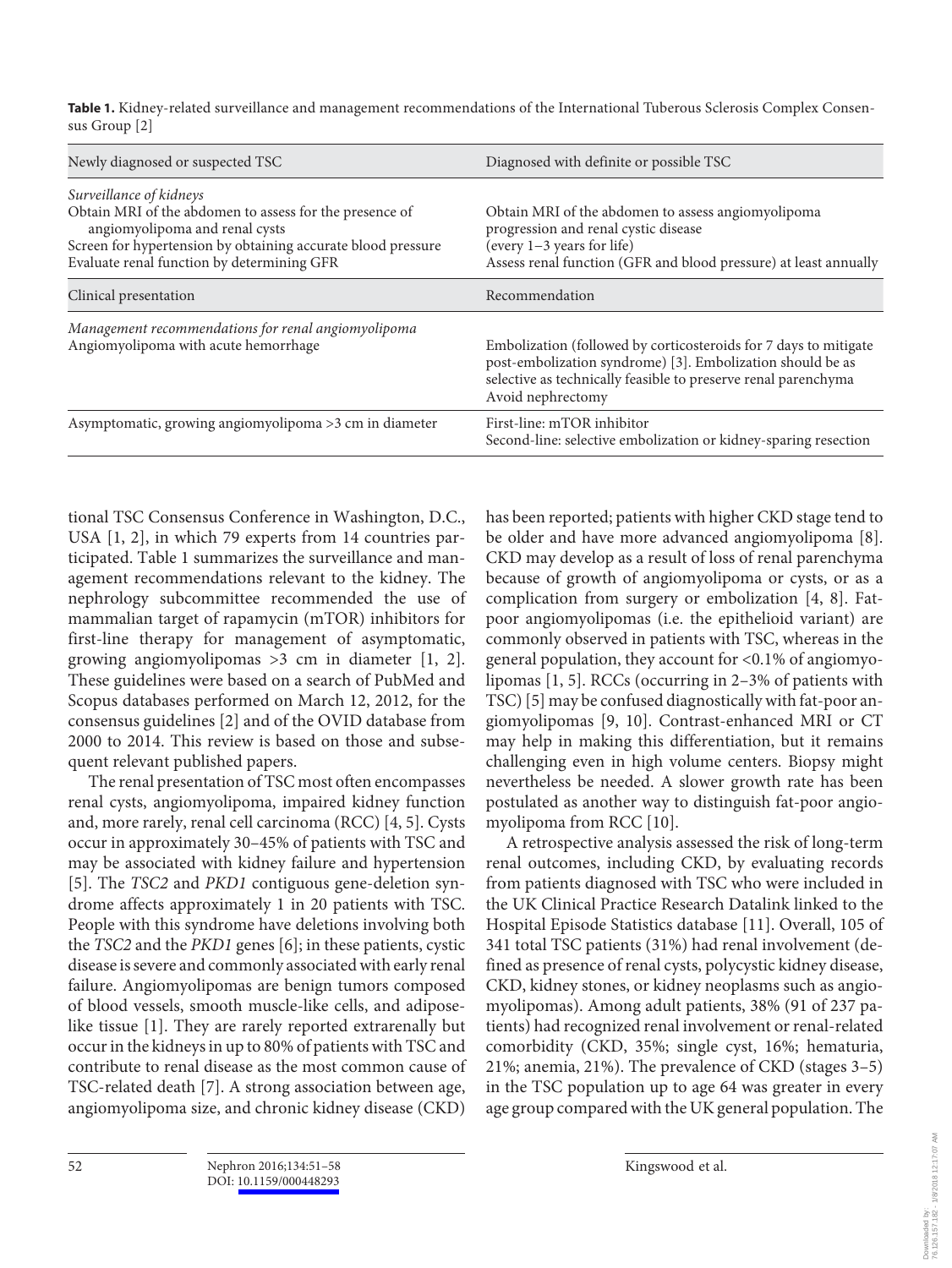crude prevalence estimates showed that TSC patients developed stage 3+ CKD 30 years earlier than the general UK population, and rates of stage 3+ CKD were more than 5 times higher than in the general UK population (relative risk 5.4, 95% CI 3.7–8.0; p < 0.001) [11].

 Patients with TSC-associated angiomyolipoma have an increased risk for hemorrhage, with risk factors considered to be angiomyolipoma size  $(>3$  or  $>4$  cm), aneurysm size  $>0.5$  cm, and serial growth [3, 7]. Although small angiomyolipomas are usually asymptomatic, angiomyolipomas  $\geq 4$  cm become symptomatic in 68–80% of patients, with 50–60% presenting as hemorrhage [12] .

 Renal complications associated with TSC were also assessed in retrospective analyses of natural history data collected from 2 large databases [7]. The first analysis evaluated retrospective data collected by questionnaires from 296 patients with TSC in the UK Renal Registry. Twenty-seven of 52 patients (52%) with serial measurements of angiomyolipoma lesions captured over 5 years showed growth. Serial growth was found to be a risk factor for bleeding (21% of patients with growing angiomyolipomas experienced renal bleeding, compared with only 4% of patients with stable angiomyolipomas;  $\chi^2 = 7.42$ ; p < 0.01). The second analysis evaluated data from 278 patients with TSC who were followed up at the St. George's Hospital Clinic (London, UK), of whom 130 had renal angiomyolipoma. Data were analyzed from 53 adults with TSC and renal angiomyolipoma for whom serial imaging data were available. Sixty-seven percent of the angiomyolipomas exhibited serial growth in these adults, with a mean rate of growth of 5.5 mm/year. The growth rate of the angiomyolipomas was not correlated with the size of lesion or age of patient, although growth rate tended to be greater in younger patients [7].

#### **Outcome of Intervention**

 From our review, we identified 16 case series that reported embolization of renal angiomyolipoma with sufficient data to characterize patient details and outcomes (online suppl. table 1; for all online suppl. material, see www.karger.com/doi/10.1159/000448293). Thereby, we found that after embolization, approximately 25% of TSC-associated renal angiomyolipoma recur.

 The incidence of CKD was assessed in a retrospective chart review of a TSC cohort treated in a single center in the Netherlands [13]. The mean duration of follow-up was 15.8 years, and the median age at the end of follow-up was 40 years. Of 351 patients with TSC, 244 (69.5%) had confirmed renal angiomyolipoma. Patients were assigned a renal angiomyolipoma stage (from none detected to 6) based on the number of angiomyolipomas in both kidneys, size of angiomyolipoma, and kidney anatomy (table 2). Fiftynine percent of patients (144 of 244) with a confirmed renal angiomyolipoma reached a highest angiomyolipoma stage  $\geq$ 3, which indicated that the patient was at a high risk for hemorrhage and was a candidate for elective embolization. Hypertension, anemia, impaired kidney function, and need for blood transfusions increased with angiomyolipoma stage. Patients in higher stages were more likely to require more embolization. Yearly embolization rates ranged from 0.08 to 0.14 depending on angiomyolipoma stage, suggesting that patients with large, growing asymptomatic angiomyolipomas will require an embolization every 7–11 years. Additionally, impaired kidney function was more common in patients who had undergone embolization  $(29%)$  than in those who had not  $(10%)$  [13].

## *Effectiveness/Risk of mTOR Inhibitors*

 mTOR inhibitors represent the first systemic approach to treating the underlying pathophysiology of TSC disease by blocking the activation of mTOR complex 1 and downstream signaling (fig. 1) [5]. Two oral mTOR inhibitors – sirolimus and everolimus – have been evaluated for management of angiomyolipoma (online suppl. table 2). Four small, open-label studies showed the effectiveness of sirolimus in the management of renal angiomyolipoma [14–17] .

 Data pertaining to the effects of everolimus on angiomyolipoma are more robust; results from 2 large randomized, double-blind, placebo-controlled, phase 3 trials are available [18, 19] . In a subgroup analysis of patients in the EXIST-1 trial, after a median follow-up duration of 9.7 months, angiomyolipoma response rate (an exploratory end point) was 53.3% for everolimus compared with 0% for placebo. Angiomyolipoma volume reductions with everolimus were sustained over 48 weeks of treatment  $(fig. 2)$  [20]. In EXIST-2, the primary end point of angiomyolipoma response was achieved in 42% of patients (33 of 79) compared with 0% for placebo (0 of 39, p < 0.0001) after a median everolimus exposure of 8.7 months, and the median time to reach an angiomyolipoma response was 2.9 months [18]. Data from an open-label extension of the EXIST-2 study showed sustained reduction in angiomyolipoma volume to at least 192 weeks of treatment (fig. 3), with an angiomyolipoma response rate of  $56.3\%$ (63 of 112 patients) over a median 39.8 months of everolimus exposure. Among the 63 patients achieving angiomyolipoma response at any time, only 2 progressions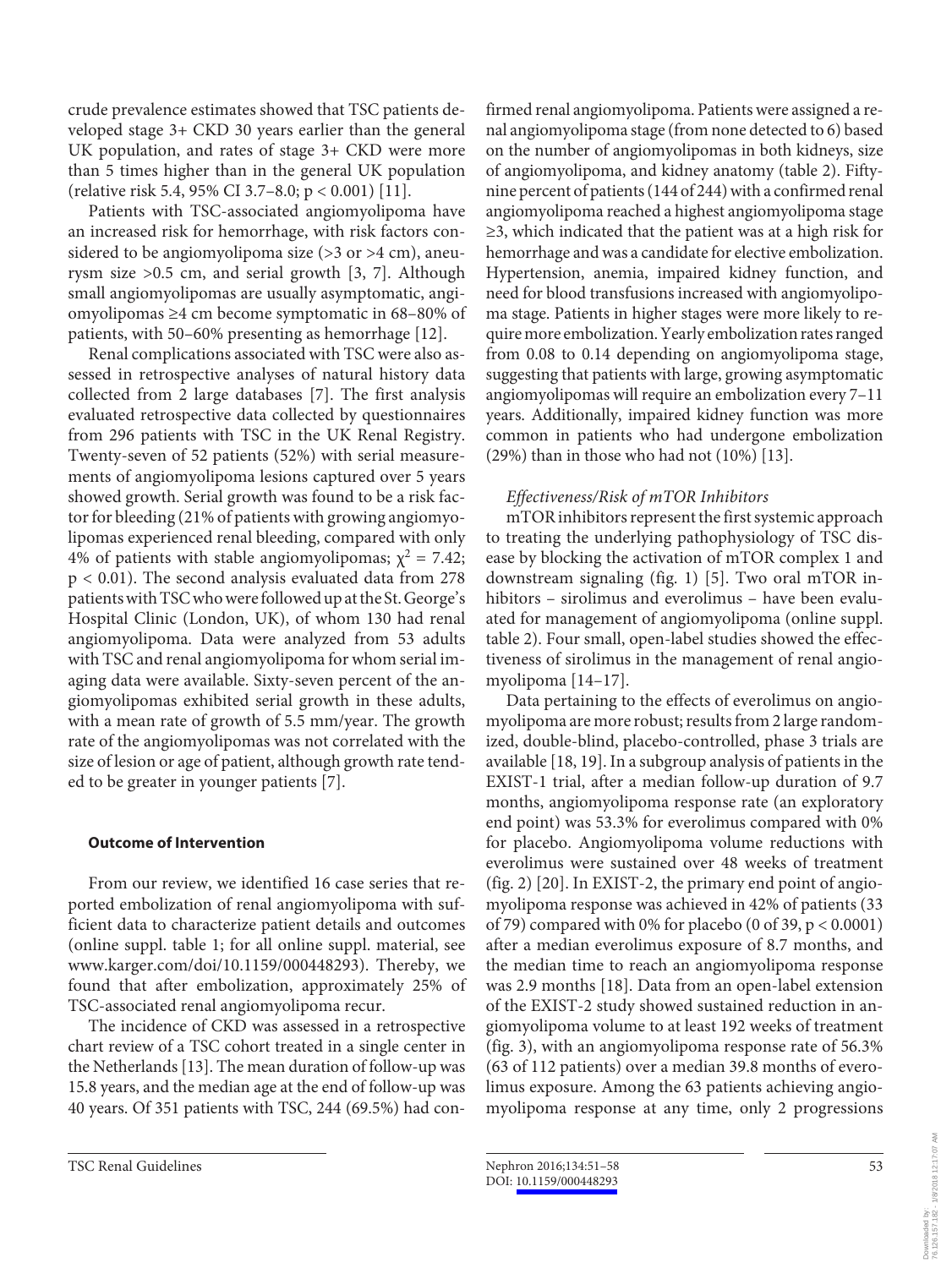

**Fig. 1.** The mTOR pathway.

| Stage          | Angiomyolipoma number                                           | Angiomyolipoma size      | Description of kidney anatomy |
|----------------|-----------------------------------------------------------------|--------------------------|-------------------------------|
|                | None detected <sup>a</sup> None $\geq 1$ cm in longest diameter |                          | Normal                        |
|                | $\leq 5$                                                        | $<$ 3.5 cm               | Normal                        |
| $\overline{2}$ | >5                                                              | $<$ 3.5 cm               | Normal                        |
| 3              | $\leq 5$                                                        | At least $1 \geq 3.5$ cm | Kidney intact                 |
| 4              | >5                                                              | $1 - 4 \ge 3.5$ cm       | Kidney intact                 |
| 5              | >5                                                              | 5 or more $\geq$ 3.5 cm  | Kidney recognizable           |
| 6              | >5                                                              | At least $1 \geq 5.0$ cm | Kidney not recognizable       |

<sup>a</sup> Angiomyolipoma not detectable or lesions <1 cm unidentifiable as angiomyolipoma. Reprinted with permission from Eijkemans et al. [13].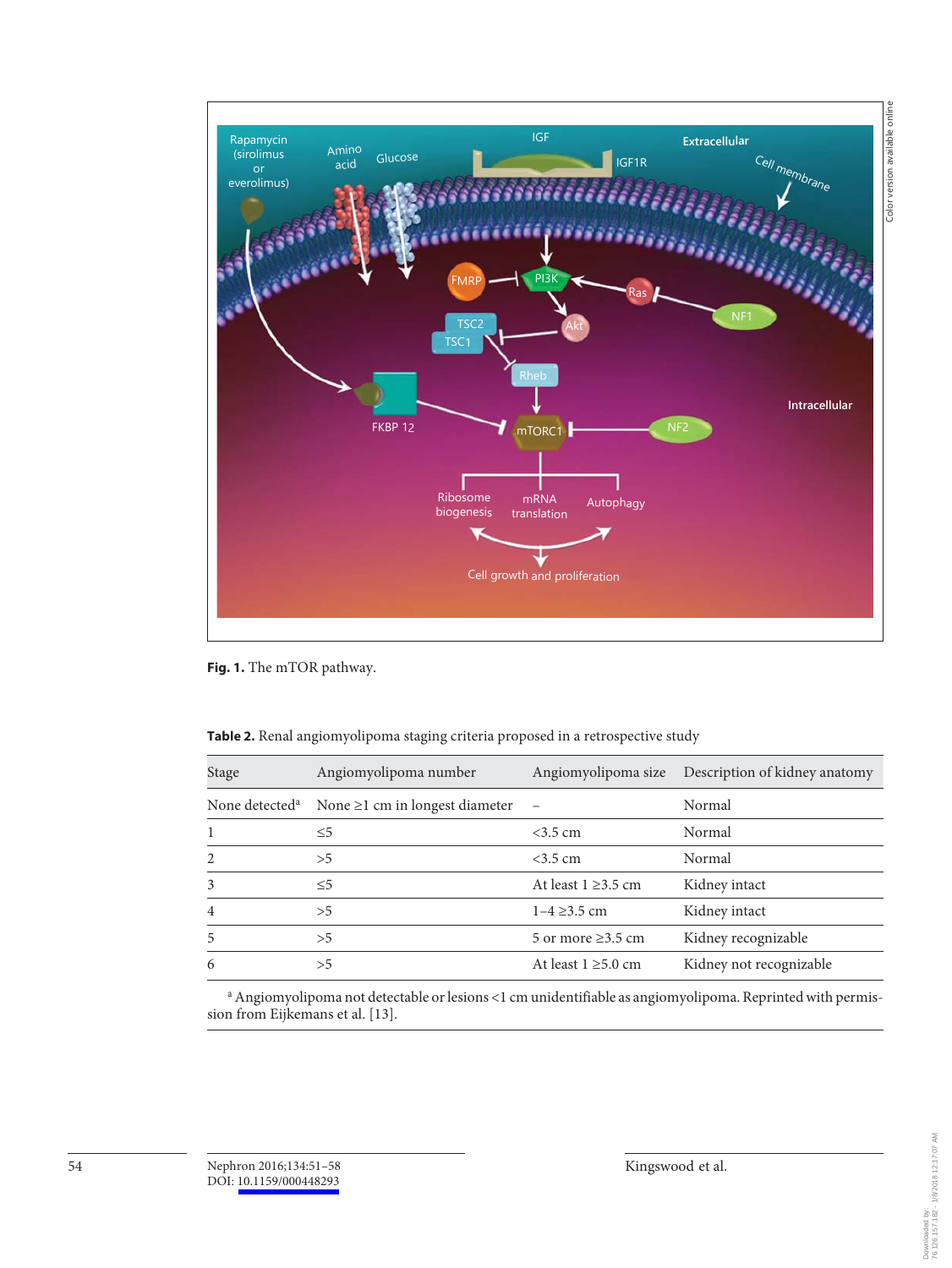

Fig. 2. Percentage change from baseline of sum of volumes (3 cm<sup>3</sup>) of target angiomyolipoma lesions by time window. Percentages were calculated relative to the number of patients evaluated at baseline and at the corresponding visit. Reproduced with permission from Kingswood et al. [20] .

were observed. Long-term data show continued shrinkage of angiomyolipoma with everolimus therapy. Notably, at this cutoff, no bleeding was observed with everolimus in a population with high risk for bleeding events before the initiation of the mTOR inhibitor therapy [21].

## **Safety of mTOR Inhibitors**

 Class effects of mTOR inhibitors include stomatitis/ mucositis/mouth ulceration ( ∼ 50%), hypercholesterolemia (20–40%), hypertriglyceridemia (12–50%), infections (40–70%), hypophosphatemia (11%), amenorrhea (13–38%), hematologic abnormalities (leukopenia, neutropenia, 10–40%), and proteinuria (4–30%) [14–19] . The EXIST-2 extension data show a decrease in the number of newly emergent adverse effects over time [22]. In addition, data from the 3.5-year analysis of EXIST-2 reported that severe renal impairment (glomerular filtration rate (GFR) <30 ml/min/1.73 m<sup>2</sup>) was observed in only 7.1% of patients, all of whom had compromised renal function prior to everolimus initiation. Furthermore, overall GFR remained stable over time; median GFR at baseline was 85 ml/min/1.73  $m<sup>2</sup>$  and median GFR at week 120 was 84 ml/min/1.73 m<sup>2</sup> [21].

## *Potential Mechanisms for Renal Complications*

 CKD may not be entirely attributable to angiomyolipoma hemorrhage and subsequent treatment (i.e. surgery/embolization). A mechanism independent of bleeding may occur where large, benign angiomyolipomas encroach on normal renal tissue and lead to CKD [5]. We propose 2 additional hypotheses for the development of CKD. The first postulates that normal replacement renal tissue becomes TSC tissue because of somatic second-hit mutations [23] occurring during rapid cell division (when the kidney still has growth and repair potential at age <35–40); this would cause an accelerated loss of normal renal tissue leading to CKD. A second hypothesis is that *TSC1* or *TSC2* haploinsufficiency may lead to modest mTORC1 overactivity and, therefore, glomerular hypertrophy and hyperfiltration. It has been postulated that mTORC1 overactivity is a mechanism of CKD progression, especially in diabetic nephropathy [24] and may be one mechanism by which patients with TSC develop CKD in middle age. Data show that mTOR is activated in patients with diabetic nephropathy and that inhibition of mTOR signaling prevented glomerulosclerosis and ameliorated progression of glomerular disease in a mouse model [25]. In addition, either haploinsufficiency or second somatic mutation in the tubule cells could predispose

76.126.157.182 - 1/8/2018 12:17:07 AM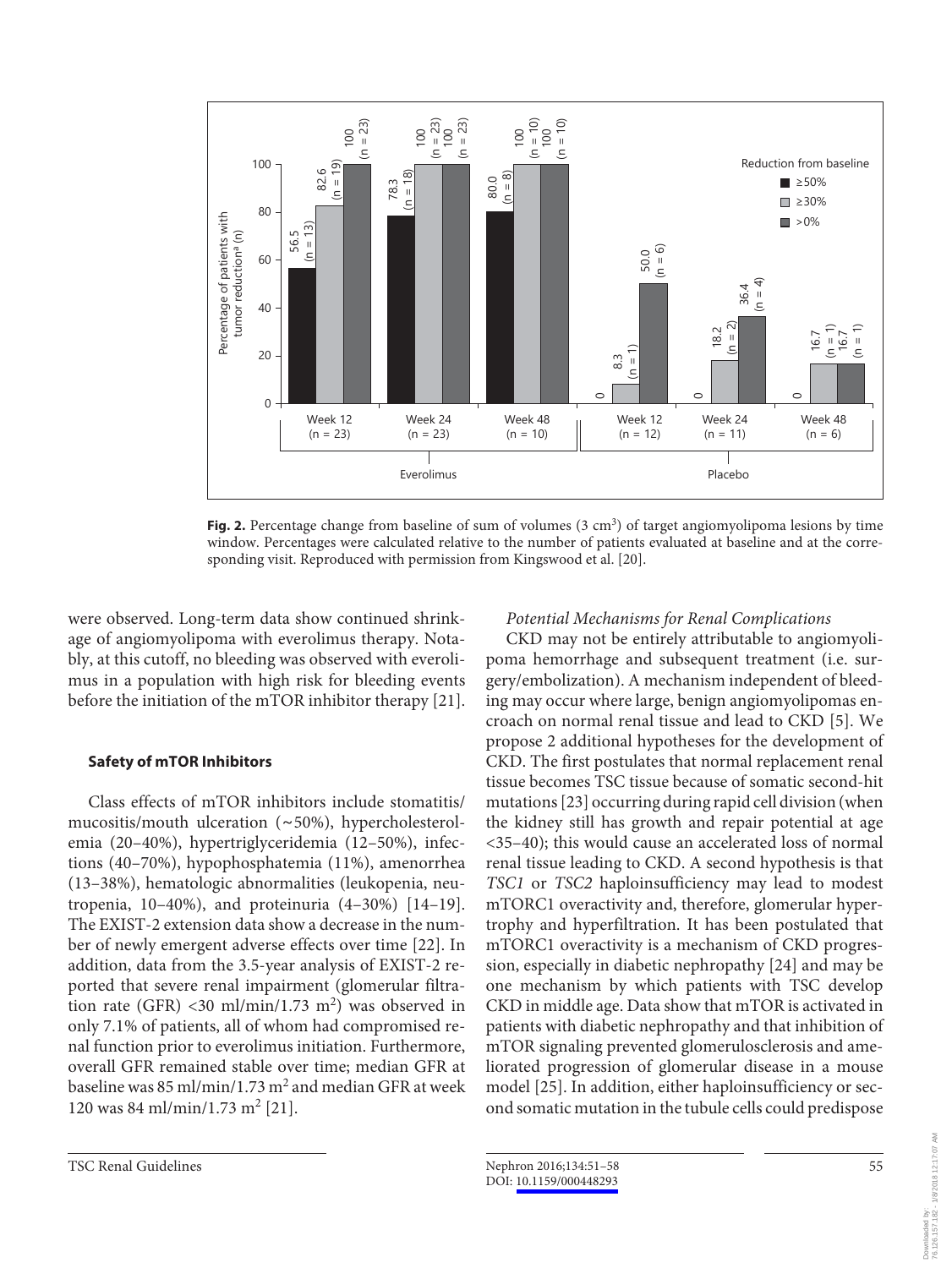

**Fig. 3.** Long-term efficacy of everolimus from EXIST-2: proportion of patients with  $\geq$ 30% or  $\geq$ 50% reduction in angiomyolipoma volume over time [21].

to premature apoptosis or maldifferentiation, or might be associated with loss of function due to an undiscovered novel mechanism (e.g. microcystic renal disease) that may not be identified by imaging. If this hypothesis is correct, mTOR inhibition might help ameliorate the loss of GFR independent of its effect on renal angiomyolipomas. However, it has also been postulated that mTOR inhibition may potentially worsen the progression of CKD [24, 25], and additional research in this area is necessary.

#### **Investigating a Possible New Treatment Paradigm**

 We propose a clinical trial in which mTOR inhibitors are used earlier to prevent progression of renal disease in TSC, not just as rescue therapy. The use of mTOR inhibitors is nephron sparing, compared with embolization or surgery, and usually prevents further growth of angiomyolipoma [4]. Patients with TSC have a high a priori risk for severe renal disease, with approximately 40% progressing to CKD by age 45–54 [11]. Data from EXIST-1 and EXIST-2 support the success of early treatment in preventing the progression of renal disease. If haploin sufficiency of *TSC1* or *TSC2* does cause hyperfiltration, then the risks of mTOR inhibitors may be counterbalanced by the increased benefit of downregulating mTOR overactivity in affected cells. However, there is as yet no published evidence in humans to support any benefit beyond controlling angiomyolipomas. Furthermore, the current published evidence suggests that angiomyolipomas regrow if mTOR inhibitor therapy is discontinued  $[14, 16]$ , so that therapy may need to be lifelong.

 Preliminary evidence has shown that early treatment of renal angiomyolipomas in children prevents progression and preserves renal function [20] . To date, follow-up data have shown that risk for serious adverse events in this population is low and suggest that growth and physical development in treated children are normal, although long-term issues such as potential effects on fertility necessitate further study [26] .

 Patients with TSC are at lifelong risk for appearance and progression of many of TSC-associated complications. With the availability of oral mTOR inhibitors, the underlying pathogenic dysregulation of mTORC1 signaling can be controlled, which might allow multiple clinical manifestations to be treated with a single-targeted therapy. The potential benefits of preventive therapy in reducing angiomyolipoma-related morbidities may outweigh the risks of long-term therapy. Furthermore, because other complications of TSC also respond to mTOR inhibitor therapy, including subependymal giant cell astrocytomas [19], facial angiofibromas [18, 19], lymphangioleiomyomatosis [27, 28], and epilepsy [29], a holistic approach to preventive therapy might be appropriate to avoid many serious manifestations of the condition.

#### **Conclusions**

 Based on recent evidence, the 2012 international guidelines for the management of angiomyolipomas should be updated to include the use of mTOR inhibitor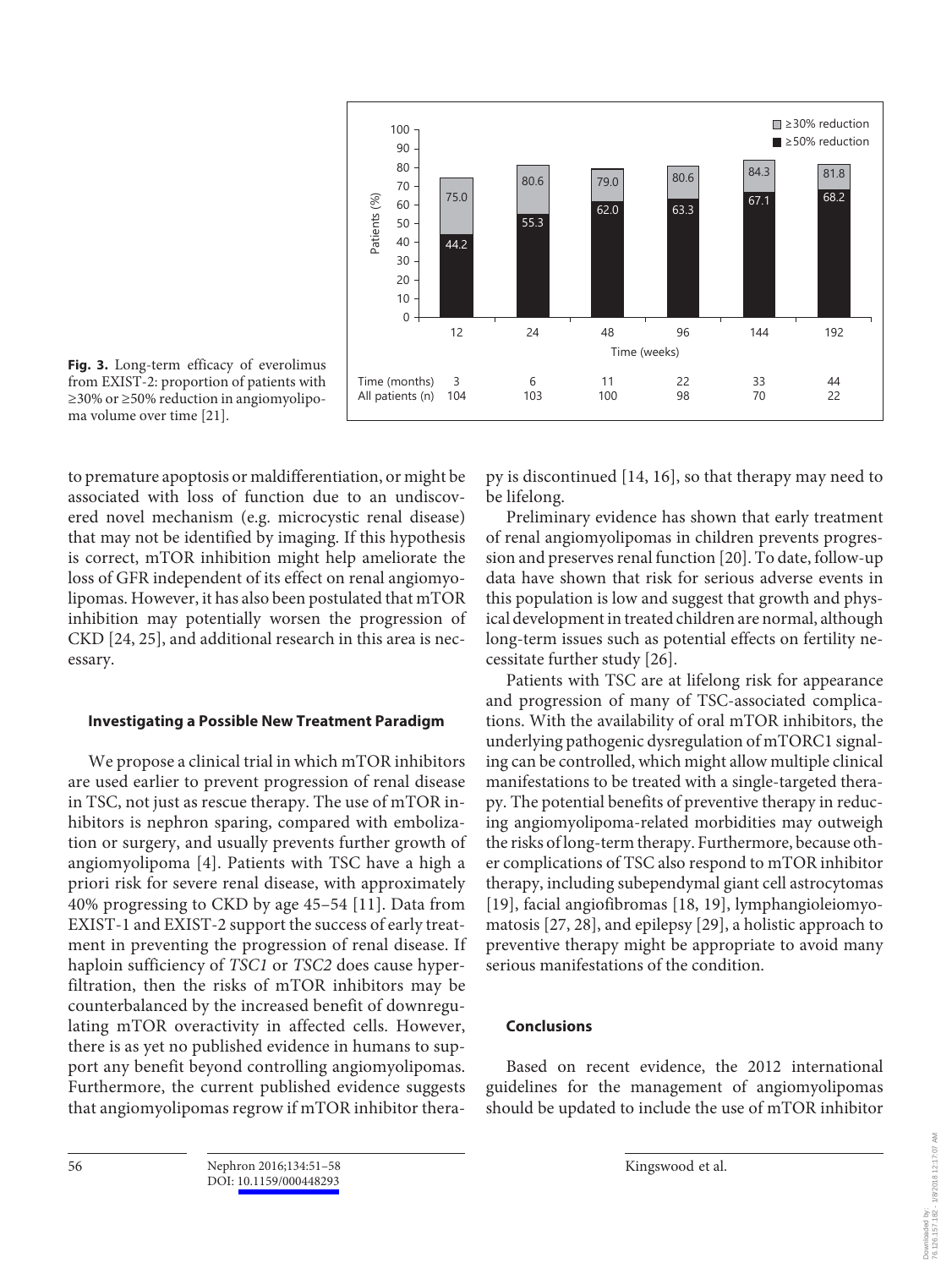therapy as first choice for preemptive treatment of growing angiomyolipomas >3 cm in diameter. In addition, we propose a new study to determine the efficacy and risks of initiating preventive treatment in younger patients with a high angiomyolipoma burden (e.g. >5) before the tumors grow larger than 3 cm.

#### **Acknowledgments**

 The authors acknowledge the TS Alliance for sponsoring the Consensus Conference and preceding literature review, which contributed to the findings reported. Novartis was one of the sponsors of the conference, but they did not participate in the conference or play a role in defining the recommendations. The authors also acknowledge the UK TSA for sponsoring the research into kidney disease reported from Brighton and St. Georges.

 Medical writing assistance was provided by Traci Stuve, MA, and Denise Balog, PharmD, of ApotheCom, with funding from Novartis.

#### **Disclosure Statement**

 K.B., J.C.K., J.R.S., B.A.Z., M.S. and J.J.B. have received honoraria and/or research grants or served as consultants for Novartis. K.B. has also served as consultant for Bristol-Myers Squibb, Effimune, Hexal, Pfizer, and Veloxis, and has received research grants for clinical studies, speaker fees, honoraria, travel expenses, and payment for development of educational presentations from Astellas, Aicuris, BmT GmbH, Bristol-Myers Squibb, Chiesi, Fresenius, Hexal, Otsuka, Pfizer, Roche, Siemens, and Veloxis. J.H. and F.E. have received speaker fees from Novartis and are members of the National Scientific Advisory Board of the Tuberous Sclerosis Alliance, for which they receive no compensation. J.R.S. serves on the Tuberous Sclerosis Alliance International Scientific Advisory Board (non-remunerated). L.G.-W. has served as a consultant for Otsuka and is a member of the Board of Trustees for the Polycystic Kidney Disease Foundation, for which she receives no compensation. U.P. has received travel expenses from Novartis to speak at a conference on Tuberous Sclerosis. J.C. has received honoraria (paid to a renal charity) for serving on an advisory board for Novartis, and is a former employee of the Tuberous Sclerosis Association. C.A. has received speaker fees from Novartis and also travel expenses to speak at conference on Tuberous Sclerosis.

#### **References**

- 1 Northrup H, Krueger DA; International Tuberous Sclerosis Complex Consensus Group: Tuberous sclerosis complex diagnostic criteria update: recommendations of the 2012 international tuberous sclerosis complex consensus conference. Pediatr Neurol 2013;49:243– 254.
- 2 Krueger DA, Northrup H; International Tuberous Sclerosis Complex Consensus Group: Tuberous sclerosis complex surveillance and management: recommendations of the 2012 international tuberous sclerosis complex consensus conference. Pediatr Neurol 2013;49: 255–265.
- 3 Bissler JJ, Racadio J, Donnelly LF, Johnson ND: Reduction of postembolization syndrome after ablation of renal angiomyolipoma. Am J Kidney Dis 2002;39:966–971.
- 4 Pirson Y: Tuberous sclerosis complex-associated kidney angiomyolipoma: from contemplation to action. Nephrol Dial Transplant 2013;28:1680–1685.
- 5 Budde K, Gaedeke J: Tuberous sclerosis complex-associated angiomyolipomas: focus on mTOR inhibition. Am J Kidney Dis 2012;59: 276–283.
- 6 Kozlowski P, Roberts P, Dabora S, Franz D, Bissler J, Northrup H, Au KS, Lazarus R, Domanska-Pakiela D, Kotulska K, Jozwiak S, Kwiatkowski DJ: Identification of 54 large deletions/duplications in TSC1 and TSC2 using MLPA, and genotype-phenotype correlations. Hum Genet 2007;121: 213 389–400.
- 7 Kingswood JC, Doyle T, Cox J, Mbundi J, Attard V, Patel U, Saggar A, Elmslie F: The natural history of renal angiomyolipomata in tuberous sclerosis complex. Paris, Presented at the 49th ERA-EDTA Congress, May 24–27, 2012.
- **8 Vekeman F, Magestro M, Karner P, Duh MS, >14 Bissler JJ, McCormack FX, Young LR, El-**Nichols T, van Waalwijk van Doorn-Khosrovani SB, Zonnenberg BA: Kidney involvement in tuberous sclerosis complex: the impact on healthcare resource use and costs. J Med Econ 2015;18:1060–1070.
- 9 Baskin HJ Jr: The pathogenesis and imaging of the tuberous sclerosis complex. Pediatr Radiol 2008;38:936–952.
- 10 Patel U, Simpson E, Kingswood JC, Saggar-Malik AK: Tuberose sclerosis complex: analysis of growth rates aids differentiation of renal cell carcinoma from atypical or minimal-fatcontaining angiomyolipoma. Clin Radiol 2005;60:665–673.
- 11 Kingswood JC, Demuth D, Nasuti P, Lucchese L, Gray E, Magestro M: Real-world assessment of renal involvement in tuberous sclerosis complex (TSC) patients in the United Kingdom (UK). Stockholm, Presented at the European Association of Urology, April 11–15, 2014.
- 12 Halpenny D, Snow A, McNeill G, Torreggiani WC: The radiological diagnosis and treatment of renal angiomyolipoma-current status. Clin Radiol 2010;65:99–108.
- 13 Eijkemans MJ, van der Wal W, Reijnders LJ, Roes KC, van Waalwijk van Doorn-Khosrovani SB, Pelletier C, Magestro M, Zonnen-

berg B: Long-term follow-up assessing renal angiomyolipoma treatment patterns, morbidity, and mortality: an observational study in tuberous sclerosis complex patients in the Netherlands. Am J Kidney Dis 2015;66:638– 645.

- wing JM, Chuck G, Leonard JM, Schmithorst VJ, Laor T, Brody AS, Bean J, Salisbury S, Franz DN: Sirolimus for angiomyolipoma in tuberous sclerosis complex or lymphangioleiomyomatosis. N Engl J Med 2008;358: 140–151.
- 15 Davies DM, de Vries PJ, Johnson SR, Mc-Cartney DL, Cox JA, Serra AL, Watson PC, Howe CJ, Doyle T, Pointon K, Cross JJ, Tattersfield AE, Kingswood JC, Sampson JR: Sirolimus therapy for angiomyolipoma in tuberous sclerosis and sporadic lymphangioleiomyomatosis: a phase 2 trial. Clin Cancer Res 2011;17:4071–4081.
- 16 Dabora SL, Franz DN, Ashwal S, Sagalowsky A, DiMario FJ Jr, Miles D, Cutler D, Krueger D, Uppot RN, Rabenou R, Camposano S, Paolini J, Fennessy F, Lee N, Woodrum C, Manola J, Garber J, Thiele EA: Multicenter phase 2 trial of sirolimus for tuberous sclerosis: kidney angiomyolipomas and other tumors regress and VEGF-D levels decrease. PLoS One 2011;6:e23379.
	- Cabrera-Lopez C, Marti T, Catala V, Torres F, Mateu S, Ballarin J, Torra R: Assessing the effectiveness of rapamycin on angiomyolipoma in tuberous sclerosis: a two years trial. Orphanet J Rare Dis 2012;7:87.